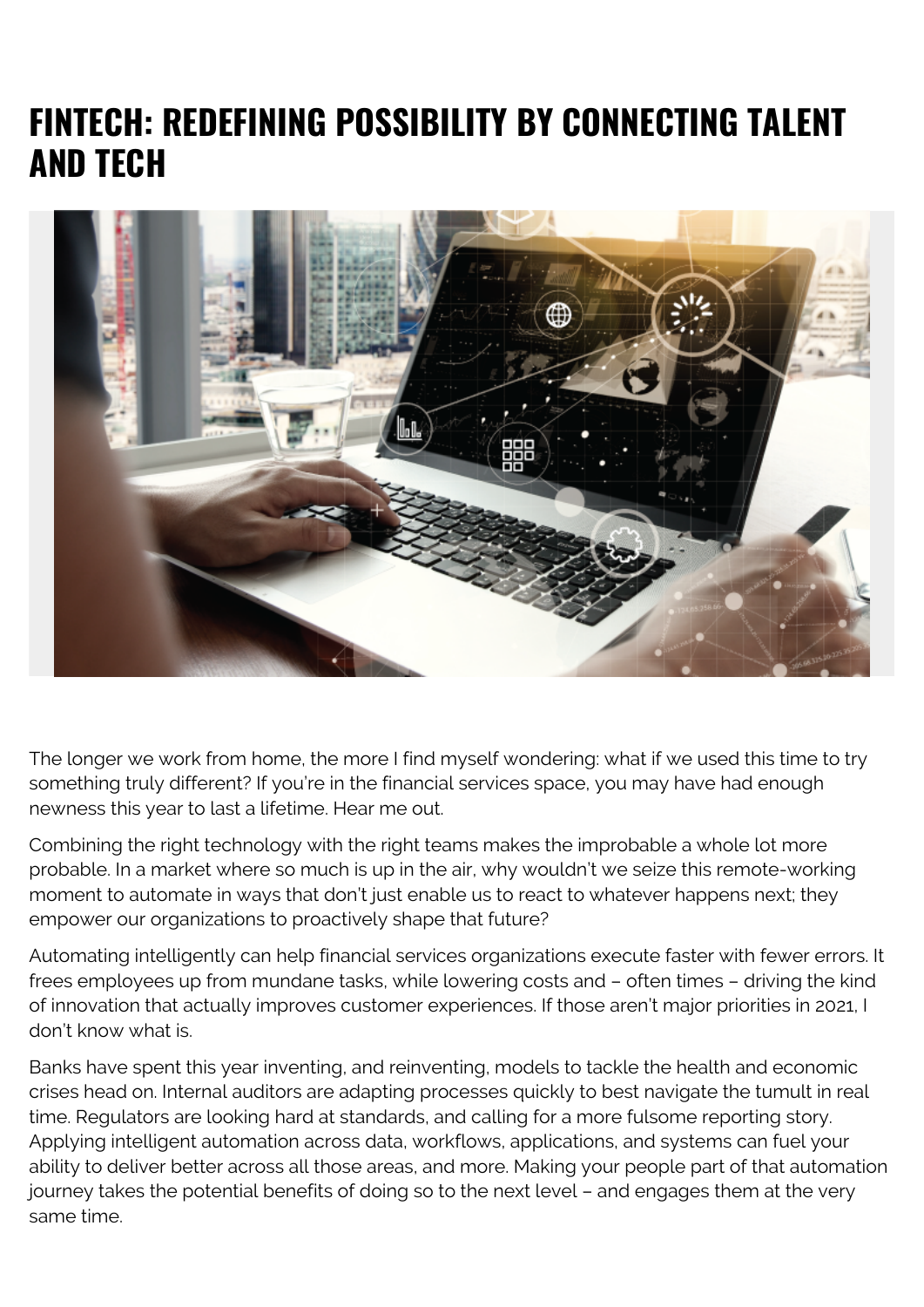The upside of automation isn't new to IT professionals. One year ago, [60%](https://documents.bmc.com/products/documents/20/68/522068/522068.pdf) of those we surveyed told us their companies were already using automation to complete 25% to 75% of tasks. Even more importantly, 57% of them said multiple departments collaborate on the larger automation strategy. That's the real key.

If we can bring automation out of the IT friend zone, and use this unique moment in work-fromhome history to engage broader internal audiences in its power, we can tee our financial services organizations up to tackle what's ahead in entirely new ways.

Your people represent a rich pool of possibility in a noisy market ripe with choice, non-traditional competitors, and new entrants. It's time to automate in ways that give your own teams more time to pull new insight from the data, and channel that intel into powerful solutions and strategies built for tomorrow's realities.

## **How can you capitalize on this time to level up both automation and teams?**

- 1. **Incentivize.** Putting formal frameworks around automation and rewarding leaders and fast followers can spur progress across organizations. Educating people from all departments on the upside of fewer manual and repetitive tasks, and giving adoption credit where credit is due, creates an army of internal influencers. Incentives are a great way to create grass-routes interest in, and support of, automation.
- 2. **Upskill.** I don't have to tell you: working from home can be isolating. There are only so many ways to keep folks dialled into culture and collaboration when we're spread apart. Using this time to train or retrain employees whose tasks are now automated can further automation, and evolve workforces. That's not just good for your business; it's good for your people, too. Creating opportunities to learn and grow as a direct result of automation can turn workingfrom-home into a more engaging experience that simultaneously bolsters your competitive advantage in the market.
- 3. **Measure.** Everyone loves a good news story. Tracking the ways automation is moving the needle using solid metrics is fundamental to the overall success of your automation efforts. That's how you demonstrate ROI, and secure future investments. Fleshing that story out with compelling qualitative use cases and examples gives the narrative new legs. That makes it more relevant for your people, and encourages others to follow suit.

I see opportunity everywhere – particularly for financial services organizations that refuse to let uncertainty slow them down. Let's embrace this time to implement the technology we've longed to try; to take steps closer to becoming the [autonomous digital enterprises](https://blogs.bmc.com/corporate/autonomous-digital-enterprise.html) our predecessors only dreamed of, and inspire our teams.

After all, if you can't predict the future, why not go out there and define it for yourself?

Watch the replay of the webinar: **DevOps**, Data and the Distributed Workforce

## **Related reading**

- [Modern Infrastructure Requires a Connected View](https://blogs.bmc.com/blogs/modern-infrastructure-requires-a-connected-view/)
- [Does a More Resilient You Mean a More Resilient Customer?](https://blogs.bmc.com/blogs/more-resilient-customer/)
- [The Silent Security Threat to Financial Services Companies](https://blogs.bmc.com/blogs/the-silent-security-threat-to-financial-services-companies/)